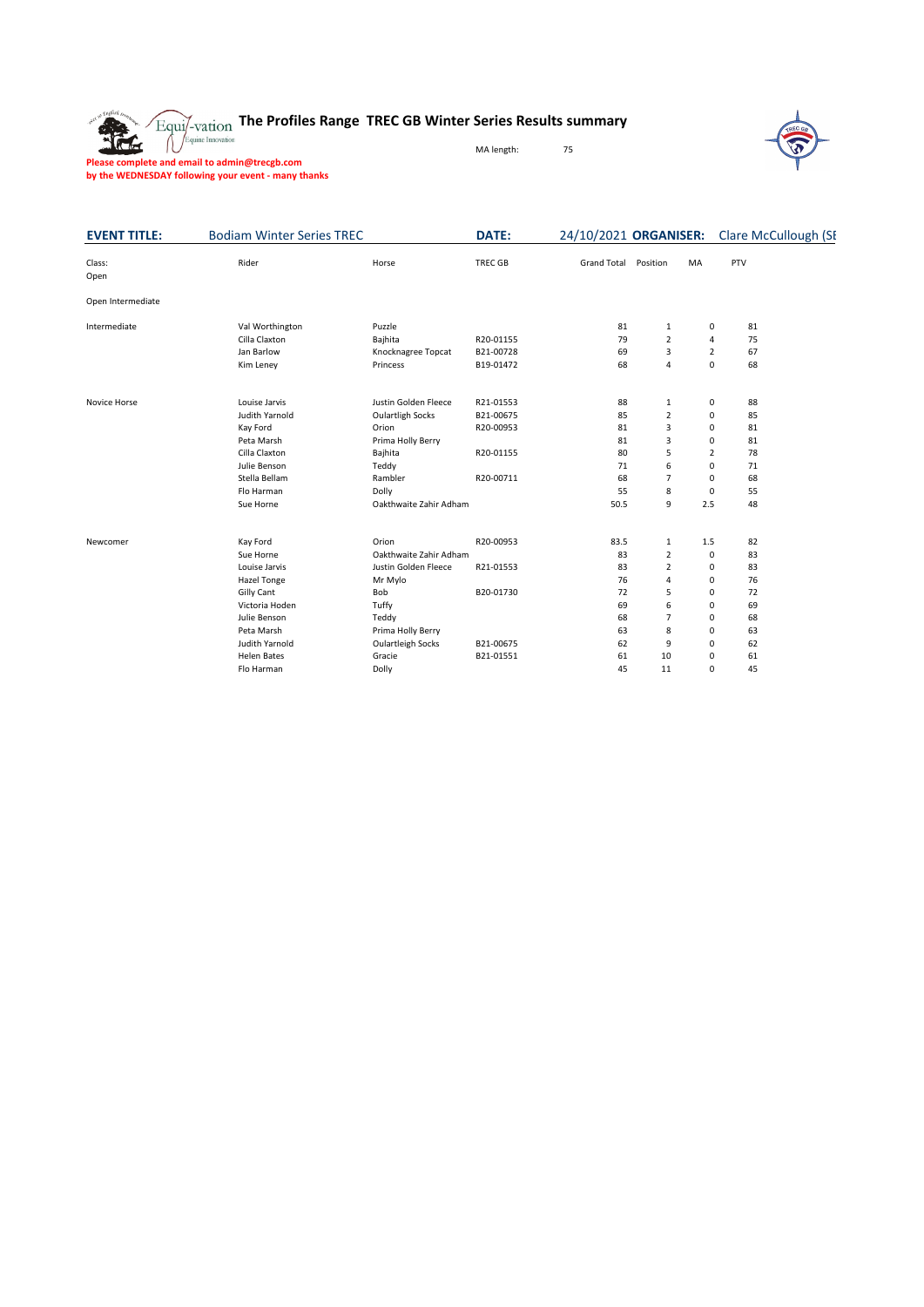|                     | Equi/-vation<br>Equine Innovation | The Profiles Range TREC GB Winter Series Class summary |                 |    |                      |                 |                       |       |           |  |                         |                            |        |      |                                 | TREC GB      |         |
|---------------------|-----------------------------------|--------------------------------------------------------|-----------------|----|----------------------|-----------------|-----------------------|-------|-----------|--|-------------------------|----------------------------|--------|------|---------------------------------|--------------|---------|
| <b>EVENT TITLE:</b> | <b>Bodiam Winter Series TREC</b>  |                                                        | <b>DATE:</b>    |    |                      |                 | 24/10/2021 ORGANISER: |       |           |  | Clare McCullough (SETG) |                            |        |      |                                 |              |         |
| <b>Class:</b>       | Intermediate                      |                                                        |                 |    |                      |                 |                       |       |           |  |                         |                            |        |      |                                 |              |         |
| <b>RIDER</b>        | <b>TREC GB NO</b>                 | Corridor<br><b>HORSE</b> (very important)              | Immobility      |    | Road Closed<br>Ditch | Neck Rein       | <b>Bending (led)</b>  | Mount | Robe Gate |  | Deductions for circline | <b>PTV</b><br><b>TOTAL</b> | CANTER | WALK | <b>MA</b><br><b>TOTAL TOTAL</b> | <b>GRAND</b> | POSITIO |
| Val Worthington     |                                   | Puzzle                                                 | 10              | 10 | 10 <sup>1</sup>      | 10 <sub>l</sub> | 10                    |       |           |  |                         |                            | 81     |      |                                 | 81           |         |
| Cilla Claxton       | R20-01155                         | Bajhita                                                | 10              |    | 10 <sub>1</sub>      | 10 <sub>l</sub> |                       | 10    | 10        |  |                         |                            |        |      |                                 |              |         |
| Jan Barlow          | B21-00728                         | Knocknagree Topcat                                     |                 |    | 10                   | 10 <sup>1</sup> | 10                    |       | 10        |  |                         |                            | 67     |      |                                 | 69           |         |
| Kim Leney           | B19-01472                         | Princess                                               | 10 <sup>1</sup> |    | 10                   |                 | 10                    | 10    |           |  |                         |                            | 68     |      |                                 | 68           |         |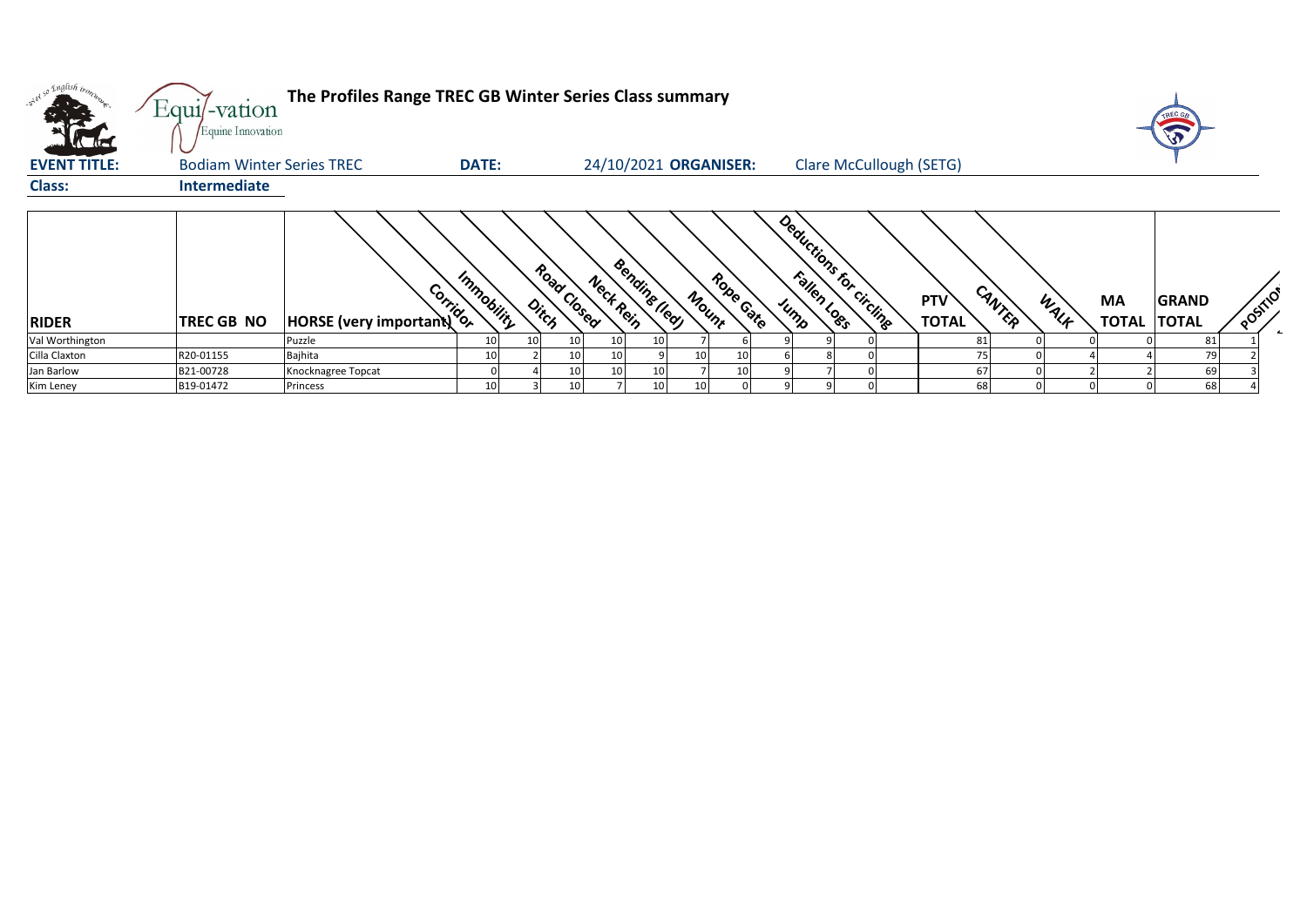| wer so English inon   | Equi/-vation<br>Equine Innovation | The Profiles Range TREC GB Winter Series Class summary |              |       |             |                       |                              |           |                         |    |                                      |      |                          | TREC GE      |          |  |
|-----------------------|-----------------------------------|--------------------------------------------------------|--------------|-------|-------------|-----------------------|------------------------------|-----------|-------------------------|----|--------------------------------------|------|--------------------------|--------------|----------|--|
| <b>EVENT TITLE:</b>   | <b>Bodiam Winter Series TREC</b>  |                                                        | <b>DATE:</b> |       |             | 24/10/2021 ORGANISER: |                              |           |                         |    | <b>Clare McCullough (SETG)</b>       |      |                          |              |          |  |
| <b>Class:</b>         | <b>Novice Horse</b>               |                                                        |              |       |             |                       |                              |           |                         |    |                                      |      |                          |              |          |  |
| <b>RIDER</b>          | TREC GB NO                        | Corrigor<br>HORSE (very important)                     | Immobility   | Ditch | Road Closed | Neck Rein             | <b>Bendits Ileg</b><br>Mount | Robe Cate | Deductions for circling |    | CANTER<br><b>PTV</b><br><b>TOTAL</b> | WALK | MA<br><b>TOTAL TOTAL</b> | <b>GRAND</b> | POSTILON |  |
| <b>Louise Jarvis</b>  | R21-01553                         | Justin Golden Fleece                                   | 10           | 10    | 10          |                       |                              |           |                         |    | 88                                   |      |                          | 88           |          |  |
| <b>Judith Yarnold</b> | B21-00675                         | <b>Oulartligh Socks</b>                                | 10           | 10    | 10          | 10                    |                              |           |                         |    | 85                                   |      |                          | 85           |          |  |
| Kay Ford              | R20-00953                         | Orion                                                  |              | 10    | 10          |                       |                              | 10        |                         |    | 81                                   |      |                          | 81           |          |  |
| Peta Marsh            |                                   | Prima Holly Berry                                      |              | 10    | 10          |                       |                              | 10        | 10                      | 10 | 81                                   |      |                          | 81           |          |  |
| Cilla Claxton         | R20-01155                         | Bajhita                                                | 10           |       |             | 10                    | 10                           |           |                         |    | 78                                   |      |                          | 80           |          |  |
| <b>Julie Benson</b>   |                                   | Teddy                                                  |              | 10    | 10          |                       |                              | 10        |                         |    | 71                                   |      |                          | 71           |          |  |
| Stella Bellam         | R20-00711                         | Rambler                                                | 10           | 10    |             |                       |                              | 10        |                         |    | 68                                   |      |                          | 68           |          |  |
| <b>Flo Harman</b>     |                                   | Dolly                                                  |              |       | 10          |                       |                              |           |                         |    | 55                                   |      |                          | 55           |          |  |
| <b>Sue Horne</b>      |                                   | Oakthwaite Zahir Adham                                 |              | 10    | 10          |                       |                              |           |                         |    | 48                                   | 2.5  | 2.5                      | 50.5         |          |  |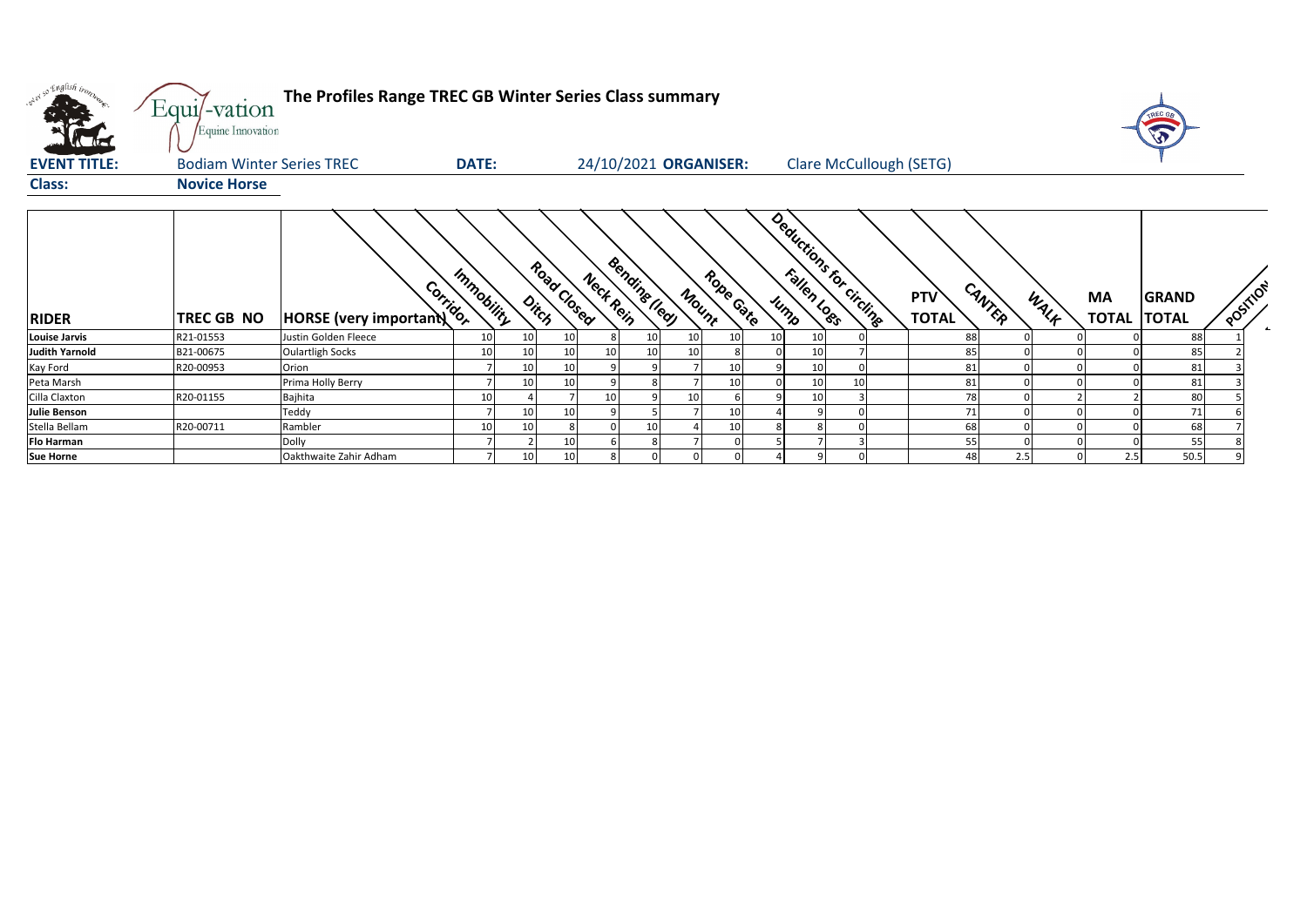| what so English trong | Equi/-vation<br>Equine Innovation | The Profiles Range TREC GB Winter Series Class summary |              |                 |                      |           |                      |              |                       |          |                          |    |                                |        |      |                                 |              |          |
|-----------------------|-----------------------------------|--------------------------------------------------------|--------------|-----------------|----------------------|-----------|----------------------|--------------|-----------------------|----------|--------------------------|----|--------------------------------|--------|------|---------------------------------|--------------|----------|
| <b>EVENT TITLE:</b>   | <b>Bodiam Winter Series TREC</b>  |                                                        | <b>DATE:</b> |                 |                      |           |                      |              | 24/10/2021 ORGANISER: |          |                          |    | <b>Clare McCullough (SETG)</b> |        |      |                                 |              |          |
| <b>Class:</b>         | <b>Newcomer</b>                   |                                                        |              |                 |                      |           |                      |              |                       |          |                          |    |                                |        |      |                                 |              |          |
| <b>RIDER</b>          | TREC GB NO                        | Corridor<br><b>HORSE</b> (very important)              | Immobility   |                 | Road Closed<br>Ditch | Neck Rein | <b>Bending (led)</b> | Mount        | Robe Gate             |          | Deductions for circuites |    | <b>PTV</b><br><b>TOTAL</b>     | CANTER | WALK | <b>MA</b><br><b>TOTAL TOTAL</b> | <b>GRAND</b> | POSTILOF |
| Kay Ford              | R20-00953                         | Orion                                                  |              | 10 <sup>1</sup> | 10                   | 10        | 10                   | $\mathsf{f}$ | 10 <sub>1</sub>       | 10       | 10                       |    |                                | 82     | 1.5  | 1.5                             | 83.5         |          |
| Sue Horne             |                                   | Oakthwaite Zahir Adham                                 |              | 10              | 10                   | 10        | 10                   |              | 10                    | 10       |                          |    |                                | 83     |      |                                 | 83           |          |
| Louise Jarvis         | R21-01553                         | Justin Golden Fleece                                   | 10           | 10 <sup>1</sup> |                      | 10        | 10                   | 10           | 10                    | 10       | 10                       |    |                                | 83     |      |                                 | 83           |          |
| <b>Hazel Tonge</b>    |                                   | Mr Mylo                                                |              | 10 <sup>1</sup> | 10                   | 10        | 10                   | 10           | 10 <sup>1</sup>       | $\Omega$ | 10                       |    |                                | 76     |      |                                 | 76           |          |
| <b>Gilly Cant</b>     | B20-01730                         | Bob                                                    |              |                 | 10                   | 10        | $\Omega$             |              | 10 <sup>1</sup>       | 10       |                          |    |                                | 72     |      |                                 | 72           |          |
| Victoria Holden       | B21-01743                         | Tuffy                                                  |              |                 | 10                   | 10        | 10                   |              |                       | 10       |                          |    |                                | 69     |      |                                 | 69           |          |
| Julie Benson          |                                   | Teddy                                                  |              |                 | 10                   | 10        | 10                   | 6            | 10                    |          |                          |    |                                | 68     |      |                                 | 68           |          |
| Peta Marsh            |                                   | Prima Holly Berry                                      |              | 10              | 10                   | 3         | q                    |              |                       |          | 10                       | 10 |                                | 63     |      |                                 | 63           |          |
| Judith Yarnold        | B21-00675                         | <b>Oulartleigh Socks</b>                               |              | 10              | 10                   | 10        |                      | 10           |                       |          | 10                       |    |                                | 62     |      |                                 | 62           |          |
| <b>Helen Bates</b>    | B21-01551                         | Gracie                                                 |              |                 | 10                   | 10        |                      |              | 10                    |          | 10                       |    |                                | 61     |      |                                 | 61           | 10       |
| Flo Harman            |                                   | Dolly                                                  | n            |                 | 10                   | 10        | $\Omega$             | 6            |                       |          | 10                       |    |                                | 45     |      |                                 | 45           | 11       |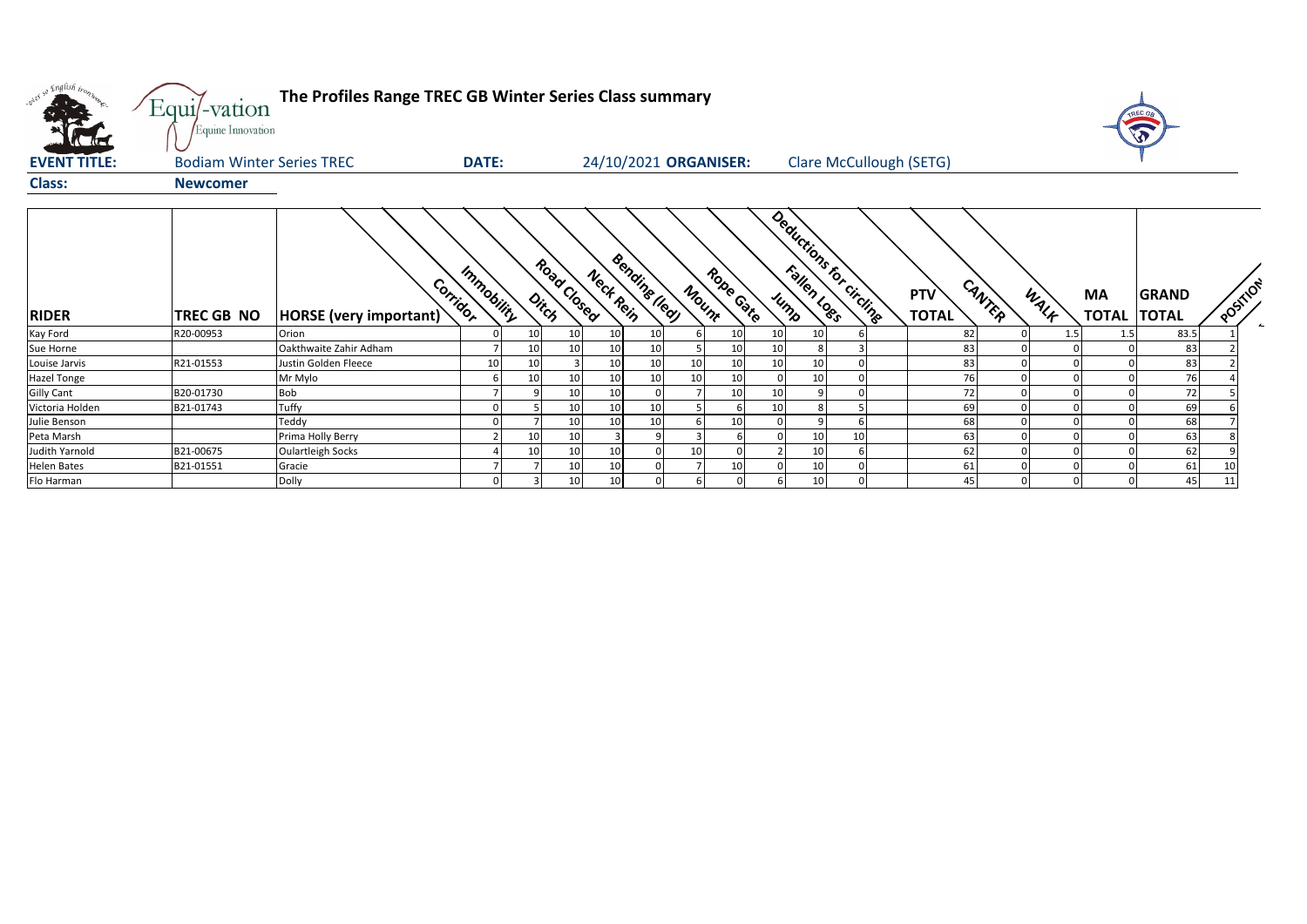| TREC GB               |                                  | <b>TREC GB Winter Series Class summary</b> |              |                      |                 |                            |       |           | $\mathbf{v}$ |    |                                |                                      |      |                          |              |          |
|-----------------------|----------------------------------|--------------------------------------------|--------------|----------------------|-----------------|----------------------------|-------|-----------|--------------|----|--------------------------------|--------------------------------------|------|--------------------------|--------------|----------|
| <b>EVENT TITLE:</b>   | <b>Bodiam Winter Series TREC</b> |                                            | <b>DATE:</b> |                      |                 | 24/10/2021 ORGANISER:      |       |           |              |    | <b>Clare McCullough (SETG)</b> |                                      |      |                          |              |          |
| <b>Class:</b>         | <b>STARTER</b>                   |                                            |              |                      |                 |                            |       |           |              |    |                                |                                      |      |                          |              |          |
| <b>RIDER</b>          | TREC GB NO                       | Corrigor<br><b>HORSE</b> (very important)  | Immobility   | Road Closed<br>Ditch |                 | Bending Iledy<br>Nect Rein | Mount | Robe Gate |              |    | Deductions for circlingen      | CANTER<br><b>PTV</b><br><b>TOTAL</b> | WALF | MA<br><b>TOTAL TOTAL</b> | <b>GRAND</b> | POSITION |
| Angela Welford        | B20-01269                        | Spotty                                     |              |                      | 10 <sup>1</sup> | 10<br>10                   |       |           |              | 10 |                                | 76                                   |      |                          | 76           |          |
| Joanne Gallagher      |                                  | Teddy                                      |              |                      |                 | 10                         |       |           | 10           | 10 |                                | 70                                   |      |                          | 70           |          |
| Lydia Burke           |                                  | Betty                                      |              |                      |                 | 10                         |       |           |              | 10 |                                | 56                                   |      |                          | 56           |          |
| Jennifer Gainsborough |                                  | Bella                                      |              |                      | 10 <sup>1</sup> |                            |       | 10        |              |    |                                | 54                                   |      |                          | 54           |          |
| Jaz Rose              |                                  | <b>Wheatland Wendy</b>                     |              |                      | 10 <sup>1</sup> |                            |       | 10        |              |    |                                | 54                                   |      |                          | 54           |          |
| <b>Kathy Straw</b>    |                                  | Buddy                                      |              |                      |                 | 10                         |       |           |              |    |                                | 51                                   |      |                          | 51           |          |
| <b>Katie Straw</b>    |                                  | George                                     |              |                      |                 |                            | 10    |           |              |    |                                | 48                                   |      |                          | 48           |          |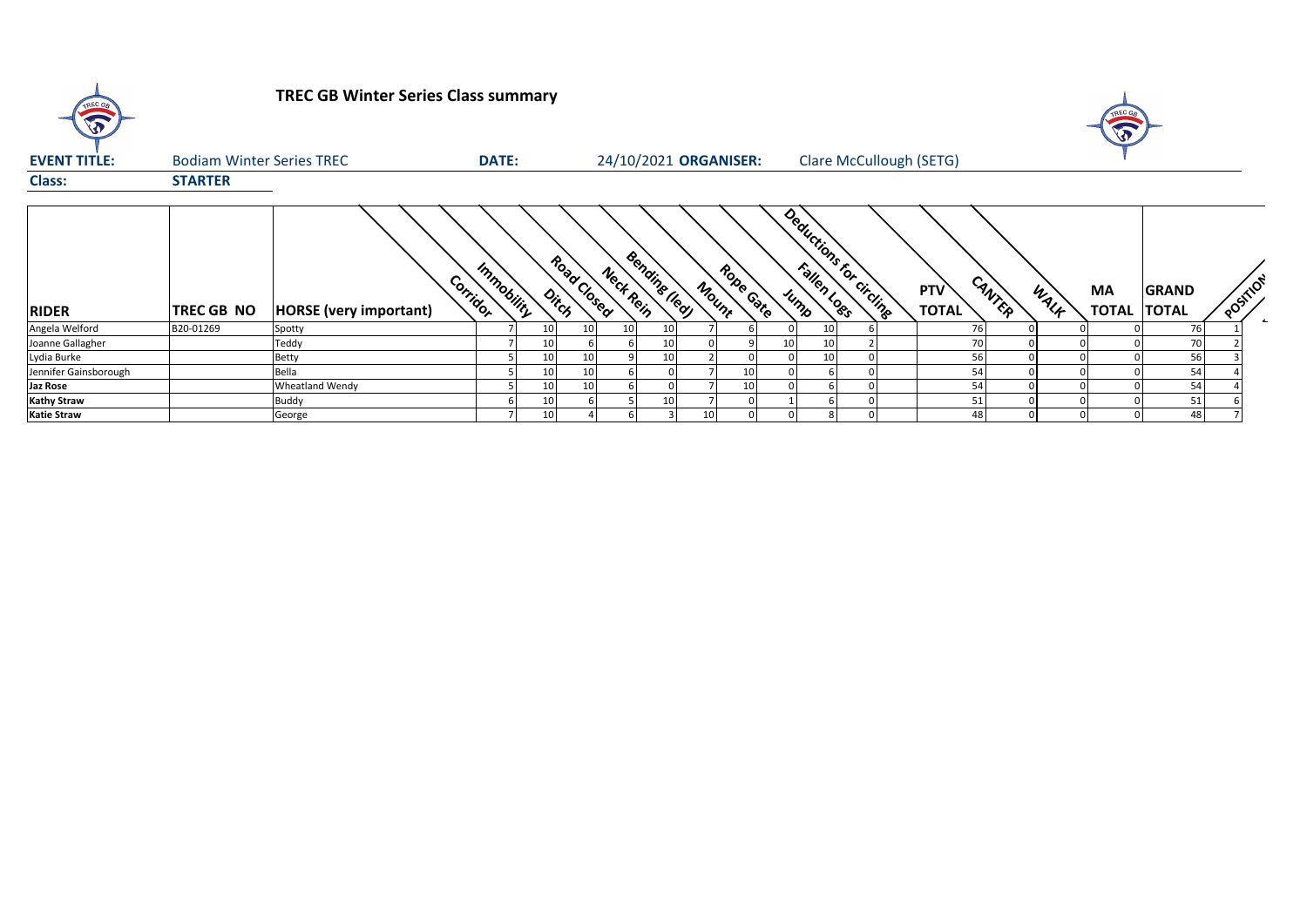| TREC GA<br>$\mathbf{\hat{v}}$ |                                  | <b>TREC GB Winter Series Class summary</b><br>TREC G |                 |    |                      |           |                |                       |                  |      |                                |  |                            |                |                          |              |          |  |
|-------------------------------|----------------------------------|------------------------------------------------------|-----------------|----|----------------------|-----------|----------------|-----------------------|------------------|------|--------------------------------|--|----------------------------|----------------|--------------------------|--------------|----------|--|
| <b>EVENT TITLE:</b>           | <b>Bodiam Winter Series TREC</b> |                                                      | <b>DATE:</b>    |    |                      |           |                | 24/10/2021 ORGANISER: |                  |      | <b>Clare McCullough (SETG)</b> |  |                            |                |                          |              |          |  |
| <b>Class:</b>                 | <b>INHAND</b>                    |                                                      |                 |    |                      |           |                |                       |                  |      |                                |  |                            |                |                          |              |          |  |
| <b>RIDER</b>                  | TREC GB NO                       | Corridor<br><b>HORSE</b> (very important)            | Immobility      |    | Road Clased<br>Ditch | Neck Rein | Bending (leaf) | Mount                 | <b>Rope Gate</b> | Jump | Deductions for citing          |  | <b>PTV</b><br><b>TOTAL</b> | CANTER<br>WALK | МA<br><b>TOTAL TOTAL</b> | <b>GRAND</b> | POSITION |  |
| Yvonne Waltham                |                                  | <b>Wheatland Wendy</b>                               |                 | 10 | 10                   |           | 10             |                       | 10               | 10   | 10                             |  | 78                         |                |                          | 78           |          |  |
| <b>Hazel Tonge</b>            |                                  | Mr Mylo                                              | 10 <sup>1</sup> | 10 | 10                   |           | 10             | 10 <sup>1</sup>       | 10               |      | 10                             |  | 77                         |                |                          | 77           |          |  |
| Angela Welford                | B20-01269                        | Spotty                                               |                 | 10 | 10                   |           | 10             |                       | 10               |      | q                              |  | 76                         |                |                          | 76           |          |  |
| Jennifer Gainsborough         |                                  | Bella                                                |                 | 10 | 10                   |           | 10             |                       | 10               | 10   |                                |  | 72                         |                |                          | 72           |          |  |
| Stella Bella,                 | R20-00711                        | Caitlyn                                              |                 | 10 |                      | 10        |                | 10 <sup>1</sup>       | 10               | 10   | 10                             |  | 72                         |                |                          | 72           |          |  |
| Lydia Burke                   |                                  | Betty                                                |                 | 10 |                      | 10        | 10             |                       |                  | 10   | 10                             |  | 68                         |                |                          | 68           |          |  |
| Kay Ford                      | R20-00953                        | Petey                                                |                 | 10 | 10                   |           | 10             |                       | 10               | 10   |                                |  | 68                         |                |                          | 68           |          |  |
| Dee Reed                      |                                  | Verano                                               |                 | 10 |                      |           | 10             |                       | 10               |      | 10<br>$\Omega$                 |  | 64                         |                |                          | 64           |          |  |
| Joanne Gallagher              |                                  | Teddy                                                |                 |    | 10                   |           | 10             |                       |                  | 10   | 10<br>10                       |  | 63                         |                |                          | 63           |          |  |
| Kathy Lynn                    |                                  | <b>Wickenstone BamBoo</b>                            |                 |    | 10                   |           |                |                       |                  | 10   |                                |  | 61                         |                |                          | 61           |          |  |
| <b>Dylan Stacey</b>           |                                  | Malibu                                               |                 |    |                      |           |                |                       |                  |      |                                |  | 53                         |                |                          | 53           | 11       |  |
| Louise Jarvis                 | R21-01553                        | Dunwell Limerick                                     | 10              |    |                      |           |                | 10                    |                  |      | 10                             |  | 49                         |                |                          | 49           | 12       |  |
| Angela Hopper                 |                                  | Ava                                                  |                 |    |                      |           |                |                       |                  |      | 10                             |  | 48                         |                |                          | 48           | 13       |  |
| <b>Christine Suppelt</b>      |                                  | Avispado                                             |                 |    |                      |           |                |                       | 10               |      | 6                              |  | 44                         |                |                          | 44           | 14       |  |